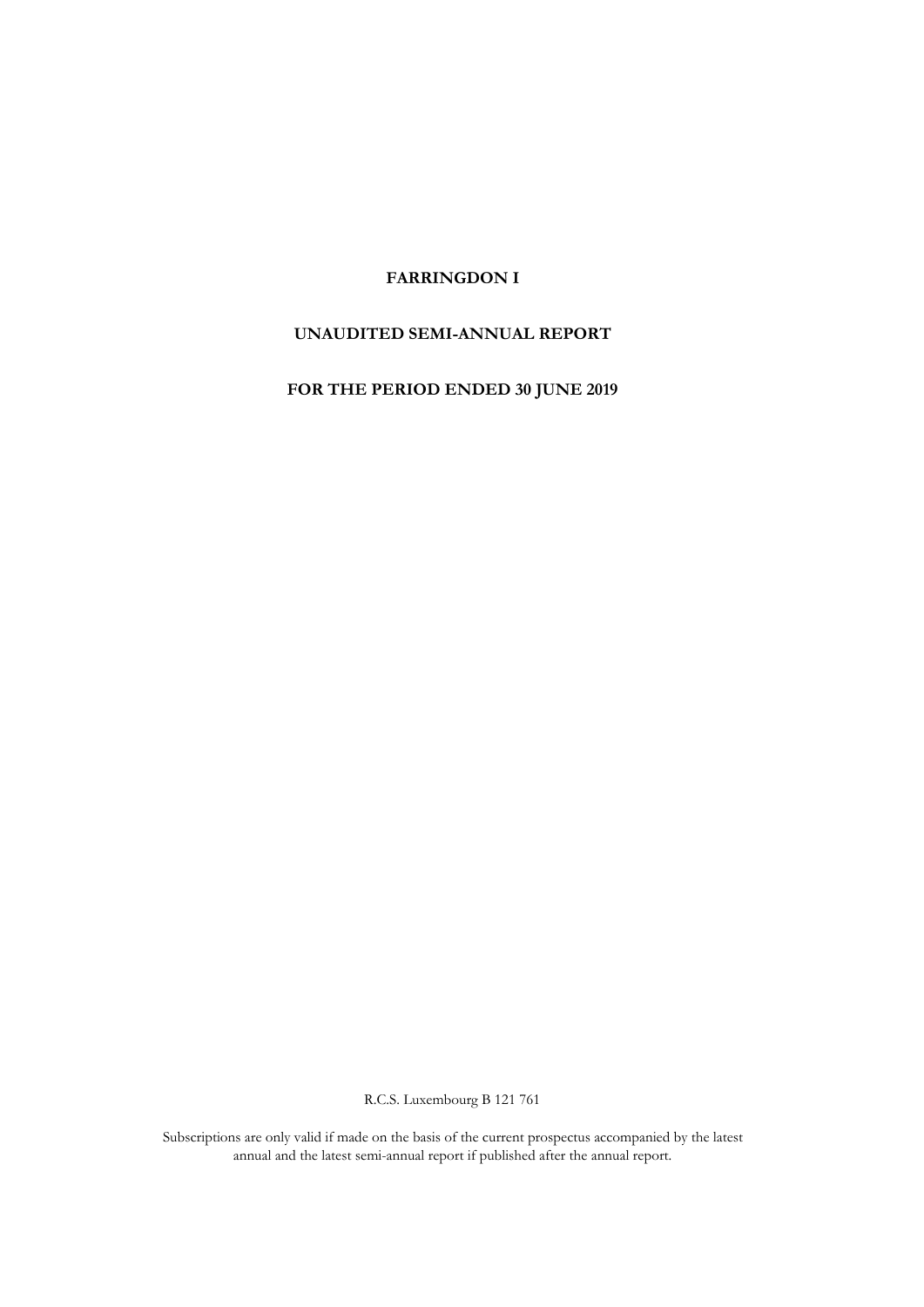# **TABLE OF CONTENTS**

## GENERAL INFORMATION

| Management and Administration                       | 3         |
|-----------------------------------------------------|-----------|
| Board of Directors                                  | 3         |
|                                                     |           |
| FINANCIAL STATEMENTS                                |           |
| <b>Statement of Net Assets</b>                      | 4         |
| Net Asset Value per Share                           | 4         |
| Statement of Operations and Changes in Net Assets   | 5         |
| Statement of Changes in Number of Shares Oustanding | 6         |
| Financial Details Relating to the Last Three Years  | 6         |
| <b>SECURITIES PORTFOLIO</b>                         |           |
|                                                     |           |
| Farringdon Alpha One                                | $7 - 11$  |
|                                                     |           |
| NOTES TO THE FINANCIAL STATEMENTS                   | $12 - 16$ |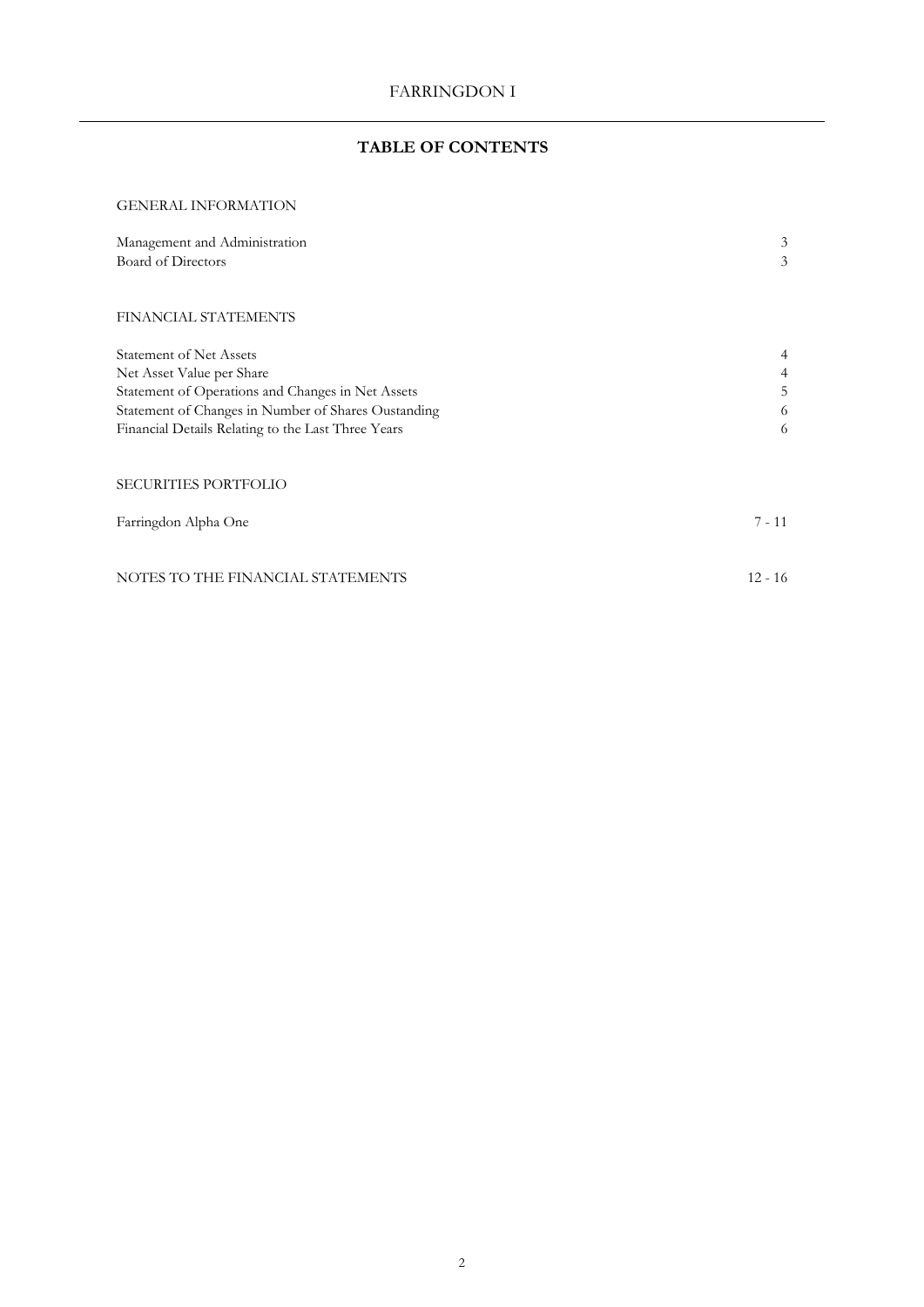# **MANAGEMENT AND ADMINISTRATION**

REGISTERED OFFICE LEGAL COUNSEL 6, rue Lou Hemmer Bonn Steichen & Partners L-1748, Senningerberg, Luxembourg 2, Rue Peternelchen - Immeuble C2

CUSTODIAN (from 1 March 2019) INVESTMENT MANAGER Northern Trust Global Services SE Farringdon Netherlands BV 6, rue Lou Hemmer Jan Luijkenstraat 5

(until 28 February 2019) AIFM Northern Trust Global Services SE, Carne Global Fund Managers Luxembourg Branch (Luxembourg) S.A. L-1748, Senningerberg, Luxembourg 6B, route de Trèves

ADMINISTRATION AND TRANSFER AGENT (from 1 March 2019) ADVISORS Northern Trust Global Services SE Valkendorf ApS 6, rue Lou Hemmer Graabroedretorv 6 L-1748, Senningerberg, Luxembourg DK-1154, Copenhagen, Denmark

(until 28 February 2019) Farringdon Operations BV Northern Trust Luxembourg Jan Luijkenstraat 5 6, rue Lou Hemmer L-1748, Senningerberg, Luxembourg PRIME BROKER

AUDITOR Acting through its London Branch PricewaterhouseCoopers, Société coopérative 1 Finsbury Avenue 2, rue Gerhard Mercator London, EC2M 2PP, United Kingdom L-2182, Luxembourg, Luxembourg

L-2370, Howald, Luxembourg

L-1748, Senningerberg, Luxembourg 1071CJ, Amsterdam, The Netherlands

6, rue Lou Hemmer European Bank and Business Center L-2633, Senningerberg, Luxembourg

Management Company S.A. 1071CJ, Amsterdam, The Netherlands

UBS AG

# **BOARD OF DIRECTORS**

Managing Director Managing Partner Luxembourg The Netherlands

Luc CURTOIS Attorney-at-law BONN STEICHEN & PARTNERS Luxembourg

Vincent GRUSELLE Dennis VAN WEES ALCYON S.A. FARRINGDON OPERATIONS BV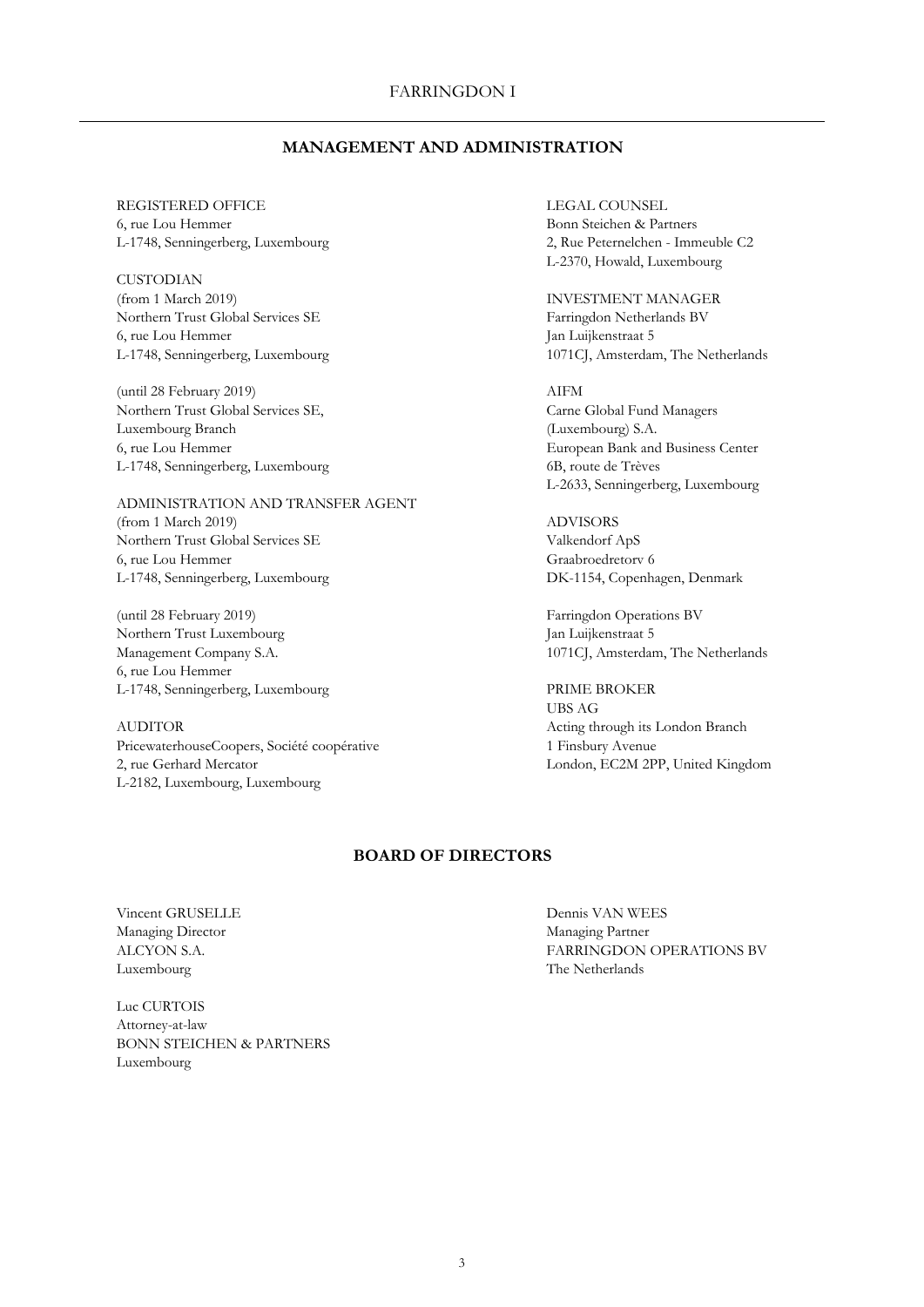# **STATEMENT OF NET ASSETS AS AT 30 JUNE 2019**

|                                                    | <b>FARRINGDON</b> |
|----------------------------------------------------|-------------------|
|                                                    | <b>ALPHA ONE</b>  |
|                                                    | (EUR)             |
| <b>ASSETS</b>                                      |                   |
| Securities portfolio at market value (Note 2.1)    | 78, 244, 325. 76  |
| Cash at banks and liquidities                      | 26, 186, 937. 67  |
| Dividend income receivable                         | 30,702.68         |
| <b>OTHER ASSETS</b>                                |                   |
| Securities sold receivable                         | 41,635.39         |
| Prepaid professional expenses                      | 53,595.85         |
| Prepaid directors' fees (Note 10)                  | 33,321.98         |
| Other receivables                                  | 11,584.63         |
| <b>Total Other Assets</b>                          | 140,137.85        |
| <b>Total Assets</b>                                | 104,602,103.96    |
| <b>LIABILITIES</b>                                 |                   |
| Short sales of securities (Note 2.2)               | (39,626,303.92)   |
| Bank borrowings (Note 5)                           | (23,378,054.65)   |
| Securites purchased payable                        | (942, 476.89)     |
| Dividends payable on short sales                   | (31,069.95)       |
| Taxe d'abonnement payable (Note 4)                 | (5,700.13)        |
| Management fees payable (Note 7)                   | (65,058.96)       |
| Custodian and administration fees payable (Note 6) | (9,895.91)        |
| Commission payable to broker                       | (28,921.07)       |
| Other payables                                     | (123, 727.93)     |
| <b>Total Liabilities</b>                           | (64,211,209.41)   |
| <b>NET ASSETS AT THE END OF THE PERIOD</b>         | 40,390,894.55     |

# **NET ASSET VALUE PER SHARE AS AT 30 JUNE 2019**

| FARRINGDON |
|------------|
| ALPHA ONE  |
| (EUR)      |
| 148.73     |

ř.

Net asset value per share - Class A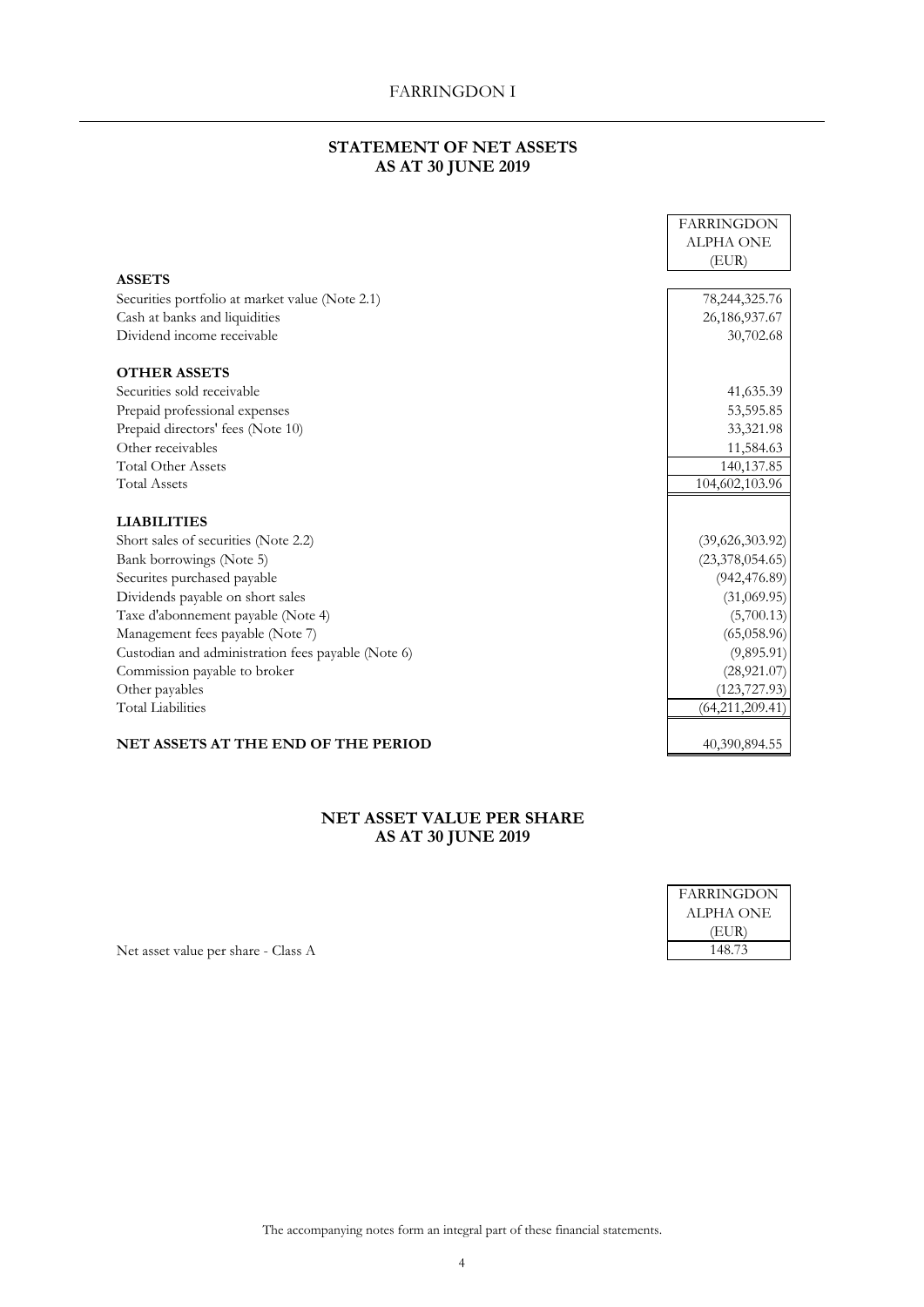# **STATEMENT OF OPERATIONS AND CHANGES IN NET ASSETS FOR THE PERIOD ENDED 30 JUNE 2019**

|                                                             | <b>FARRINGDON</b> |
|-------------------------------------------------------------|-------------------|
|                                                             | ALPHA ONE         |
|                                                             | (EUR)             |
| <b>INCOME</b>                                               |                   |
| Dividends, net (Note 2.5)                                   | 535,732.22        |
| Bank interest                                               | 277,851.15        |
| <b>Total Income</b>                                         | 813,583.37        |
| <b>EXPENSES</b>                                             |                   |
| Dividends paid on short sales (Note 2.5)                    | (646,698.66)      |
| Management fees (Note 7)                                    | (356, 243.51)     |
| Bank charges and commissions on securities borrowing        | (340,606.56)      |
| Amortisation of bond premium                                | (147, 802.18)     |
| Professional expenses                                       | (37,940.03)       |
| Directors' fees (Note 10)                                   | (22,928.02)       |
| Custodian and administration fees (Note 6)                  | (18,741.48)       |
| Taxe d'abonnement (Note 4)                                  | (11,345.36)       |
| Performance fee (Note 8)                                    | (1,724.18)        |
| Other expenses                                              | (116,788.00)      |
| <b>Total Expenses</b>                                       | (1,700,817.98)    |
| Net loss from investments                                   | (887, 234.61)     |
| Net realised loss on investments (Note 11)                  | (1,859,918.46)    |
| Net realised profit on forward exchange currency contract   | 112,776.46        |
| Net realised profit on foreign exchange                     | 59,029.68         |
| Net realised loss                                           | (2,575,346.93)    |
| Variation in net unrealised result on investments (Note 12) | 1,075,368.43      |
| Variation in net unrealised result on foreign exchange      | 8,617.60          |
| Decrease in net assets as a result of operations            | (1,491,360.90)    |
| Subscriptions                                               | 151,811.60        |
| Redemptions                                                 | (11,678,768.65)   |
| Decrease in net assets                                      | (13,018,317.95)   |
| Net assets at the beginning of the period                   | 53,409,212.50     |
| NET ASSETS AT THE END OF THE PERIOD                         | 40,390,894.55     |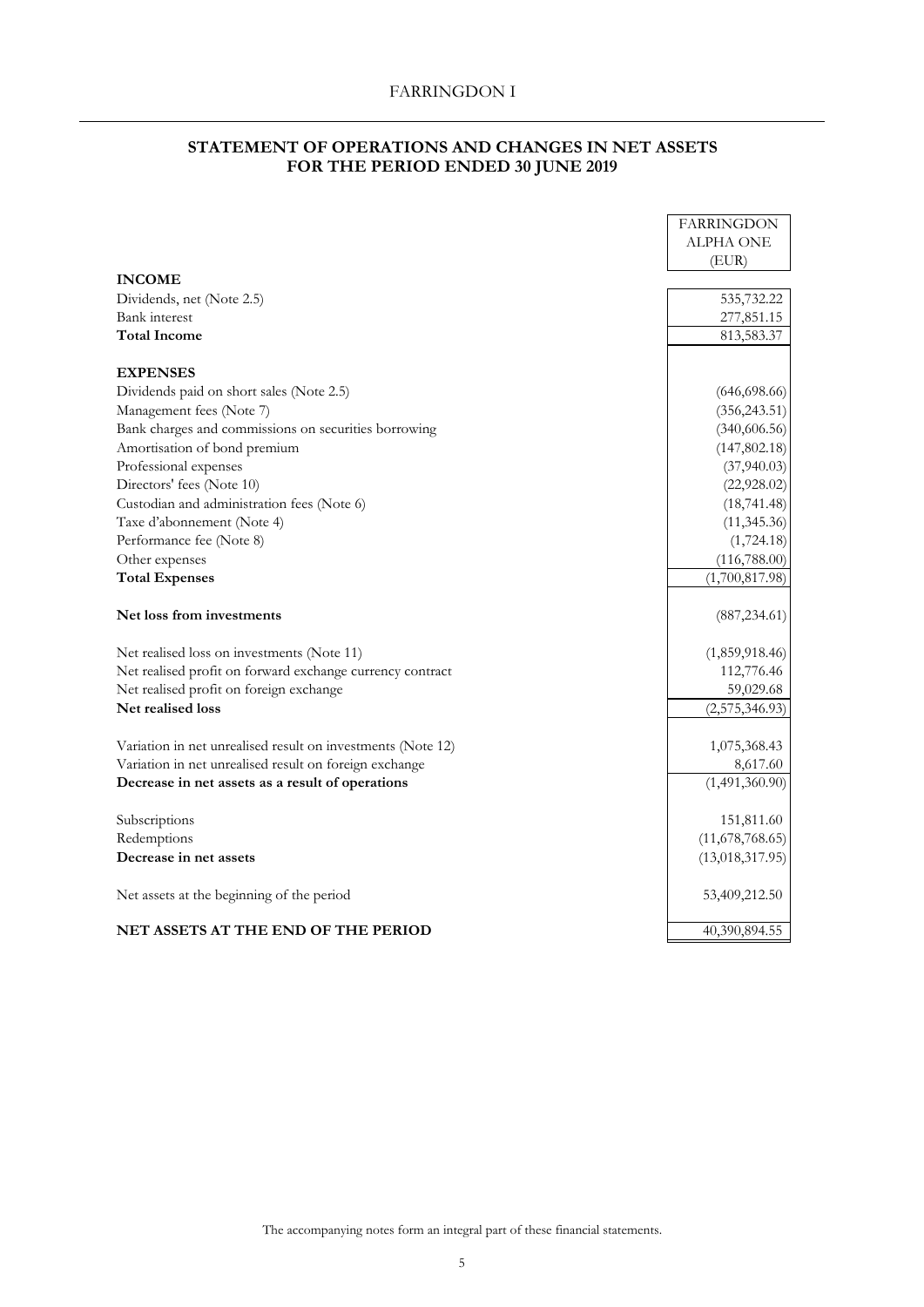# **STATEMENT OF CHANGES IN NUMBER OF SHARES OUTSTANDING FOR THE PERIOD ENDED 30 JUNE 2019**

FARRINGDON ALPHA ONE CLASS A

Shares outstanding at 1 January 2019 346,836.8573 Shares issued 954.3098 Shares redeemed (76,226.7826) Shares outstanding at 30 June 2019 271,564.3845

# **FINANCIAL DETAILS RELATING TO THE LAST THREE YEARS (EUR)**

|                           | <b>FARRINGDON</b><br><b>ALPHA ONE</b><br><b>CLASS A</b> | <b>FARRINGDON</b><br><b>ALPHA ONE</b><br>$CLASS B*$ |
|---------------------------|---------------------------------------------------------|-----------------------------------------------------|
| 30 June 2019              |                                                         |                                                     |
| Total net assets          | 40,390,894.55                                           |                                                     |
| Net asset value per share | 148.73                                                  |                                                     |
| 31 December 2018          |                                                         |                                                     |
| Total net assets          | 53,409,212.50                                           |                                                     |
| Net asset value per share | 153.99                                                  |                                                     |
| 31 December 2017          |                                                         |                                                     |
| Total net assets          | 150,678,199.97                                          | 75,177,091.65                                       |
| Net asset value per share | 174.67                                                  | 174.77                                              |

\* Fully redeemed on 30 November 2018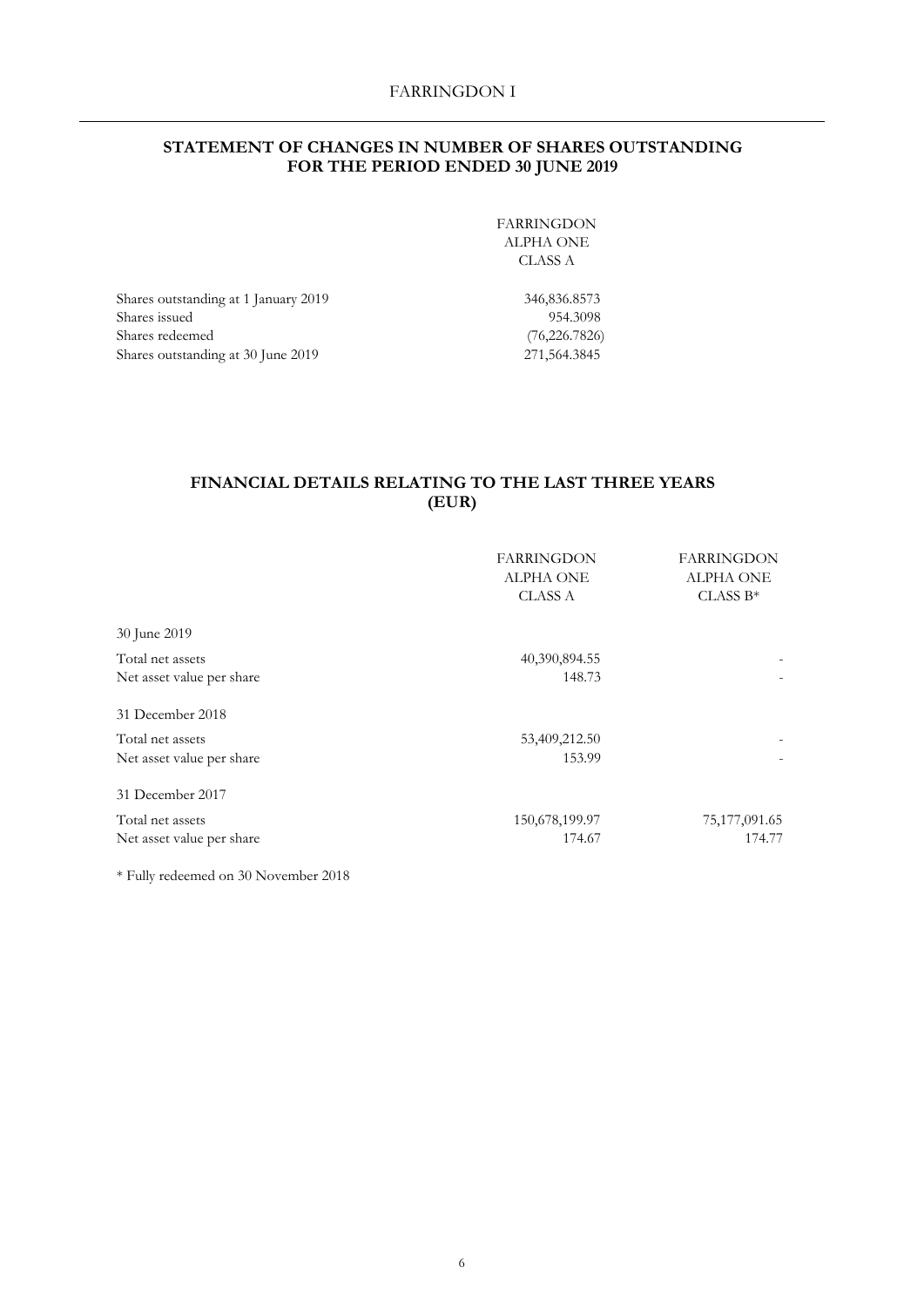# **SECURITIES PORTFOLIO AS AT 30 JUNE 2019**

| Transferable Securities Admitted To An Official Exchange Listing<br><b>Bonds</b><br>Germany<br>40,000,000<br>Deutschland Bundesrepublik 0% 12/06/2020<br>40,259,032.00<br>40,259,032.00<br><b>TOTAL BONDS</b><br>40,259,032.00<br>Shares and rights<br>Belgium<br>Balta Group NV<br>391,512<br>1,098,191.16<br>D'ieteren SA<br>1,411,656.80<br>34,942<br>3.49<br>Financiere de Tubize SA<br>959,707.50<br>15,605<br>2.38<br>50,622<br>KBC Ancora<br>1,989,444.60<br>4.93<br>13.52<br>5,459,000.06<br>France<br>ALD SA<br>93,257<br>1,283,216.32<br>Sword Group<br>21,345<br>644,619.00<br>1,927,835.32<br>Germany<br>Corestate Capital Holding SA<br>38,699<br>1,162,904.95<br>HelloFresh SE<br>803,520.00<br>96,000<br>Sixt SE Preference Shares<br>1,354,689.40<br>21,134<br>Zeal Network SE<br>99,271<br>1,961,594.96 | <b>NOMINAL</b> | <b>SECURITY DESCRIPTION</b> | <b>MARKET</b><br><b>VALUE</b><br>(EUR) | $\frac{0}{0}$<br><b>OF NET</b><br><b>ASSETS</b> |
|--------------------------------------------------------------------------------------------------------------------------------------------------------------------------------------------------------------------------------------------------------------------------------------------------------------------------------------------------------------------------------------------------------------------------------------------------------------------------------------------------------------------------------------------------------------------------------------------------------------------------------------------------------------------------------------------------------------------------------------------------------------------------------------------------------------------------|----------------|-----------------------------|----------------------------------------|-------------------------------------------------|
|                                                                                                                                                                                                                                                                                                                                                                                                                                                                                                                                                                                                                                                                                                                                                                                                                          |                |                             |                                        |                                                 |
|                                                                                                                                                                                                                                                                                                                                                                                                                                                                                                                                                                                                                                                                                                                                                                                                                          |                |                             |                                        |                                                 |
|                                                                                                                                                                                                                                                                                                                                                                                                                                                                                                                                                                                                                                                                                                                                                                                                                          |                |                             |                                        |                                                 |
|                                                                                                                                                                                                                                                                                                                                                                                                                                                                                                                                                                                                                                                                                                                                                                                                                          |                |                             |                                        | 99.67                                           |
|                                                                                                                                                                                                                                                                                                                                                                                                                                                                                                                                                                                                                                                                                                                                                                                                                          |                |                             |                                        | 99.67                                           |
|                                                                                                                                                                                                                                                                                                                                                                                                                                                                                                                                                                                                                                                                                                                                                                                                                          |                |                             |                                        | 99.67                                           |
|                                                                                                                                                                                                                                                                                                                                                                                                                                                                                                                                                                                                                                                                                                                                                                                                                          |                |                             |                                        |                                                 |
|                                                                                                                                                                                                                                                                                                                                                                                                                                                                                                                                                                                                                                                                                                                                                                                                                          |                |                             |                                        |                                                 |
|                                                                                                                                                                                                                                                                                                                                                                                                                                                                                                                                                                                                                                                                                                                                                                                                                          |                |                             |                                        |                                                 |
|                                                                                                                                                                                                                                                                                                                                                                                                                                                                                                                                                                                                                                                                                                                                                                                                                          |                |                             |                                        | 2.72                                            |
|                                                                                                                                                                                                                                                                                                                                                                                                                                                                                                                                                                                                                                                                                                                                                                                                                          |                |                             |                                        |                                                 |
|                                                                                                                                                                                                                                                                                                                                                                                                                                                                                                                                                                                                                                                                                                                                                                                                                          |                |                             |                                        |                                                 |
|                                                                                                                                                                                                                                                                                                                                                                                                                                                                                                                                                                                                                                                                                                                                                                                                                          |                |                             |                                        |                                                 |
|                                                                                                                                                                                                                                                                                                                                                                                                                                                                                                                                                                                                                                                                                                                                                                                                                          |                |                             |                                        |                                                 |
|                                                                                                                                                                                                                                                                                                                                                                                                                                                                                                                                                                                                                                                                                                                                                                                                                          |                |                             |                                        |                                                 |
|                                                                                                                                                                                                                                                                                                                                                                                                                                                                                                                                                                                                                                                                                                                                                                                                                          |                |                             |                                        | 3.18                                            |
|                                                                                                                                                                                                                                                                                                                                                                                                                                                                                                                                                                                                                                                                                                                                                                                                                          |                |                             |                                        | 1.60                                            |
|                                                                                                                                                                                                                                                                                                                                                                                                                                                                                                                                                                                                                                                                                                                                                                                                                          |                |                             |                                        | 4.78                                            |
|                                                                                                                                                                                                                                                                                                                                                                                                                                                                                                                                                                                                                                                                                                                                                                                                                          |                |                             |                                        |                                                 |
|                                                                                                                                                                                                                                                                                                                                                                                                                                                                                                                                                                                                                                                                                                                                                                                                                          |                |                             |                                        | 2.88                                            |
|                                                                                                                                                                                                                                                                                                                                                                                                                                                                                                                                                                                                                                                                                                                                                                                                                          |                |                             |                                        | 1.99                                            |
|                                                                                                                                                                                                                                                                                                                                                                                                                                                                                                                                                                                                                                                                                                                                                                                                                          |                |                             |                                        | 3.35                                            |
|                                                                                                                                                                                                                                                                                                                                                                                                                                                                                                                                                                                                                                                                                                                                                                                                                          |                |                             |                                        | 4.86                                            |
|                                                                                                                                                                                                                                                                                                                                                                                                                                                                                                                                                                                                                                                                                                                                                                                                                          |                |                             | 5,282,709.31                           | 13.08                                           |
|                                                                                                                                                                                                                                                                                                                                                                                                                                                                                                                                                                                                                                                                                                                                                                                                                          |                |                             |                                        |                                                 |
| Ireland                                                                                                                                                                                                                                                                                                                                                                                                                                                                                                                                                                                                                                                                                                                                                                                                                  |                |                             |                                        |                                                 |
| 33,846,560<br>Independent News & Media PLC<br>3,520,042.24                                                                                                                                                                                                                                                                                                                                                                                                                                                                                                                                                                                                                                                                                                                                                               |                |                             |                                        | 8.71                                            |
| 3,520,042.24                                                                                                                                                                                                                                                                                                                                                                                                                                                                                                                                                                                                                                                                                                                                                                                                             |                |                             |                                        | 8.71                                            |
| Netherlands                                                                                                                                                                                                                                                                                                                                                                                                                                                                                                                                                                                                                                                                                                                                                                                                              |                |                             |                                        |                                                 |
| BinckBank NV<br>344,427<br>2,173,334.37                                                                                                                                                                                                                                                                                                                                                                                                                                                                                                                                                                                                                                                                                                                                                                                  |                |                             |                                        | 5.38                                            |
| GrandVision NV<br>76,608<br>1,565,867.52                                                                                                                                                                                                                                                                                                                                                                                                                                                                                                                                                                                                                                                                                                                                                                                 |                |                             |                                        | 3.88                                            |
| Koninklijke BAM Groep NV<br>516,577<br>2,018,782.92                                                                                                                                                                                                                                                                                                                                                                                                                                                                                                                                                                                                                                                                                                                                                                      |                |                             |                                        | 5.00                                            |
| 5,757,984.81                                                                                                                                                                                                                                                                                                                                                                                                                                                                                                                                                                                                                                                                                                                                                                                                             |                |                             |                                        | 14.26                                           |
| Norway                                                                                                                                                                                                                                                                                                                                                                                                                                                                                                                                                                                                                                                                                                                                                                                                                   |                |                             |                                        |                                                 |
| Hoegh LNG Holdings Ltd<br>336,440<br>1,217,430.35                                                                                                                                                                                                                                                                                                                                                                                                                                                                                                                                                                                                                                                                                                                                                                        |                |                             |                                        | 3.01                                            |
| Skandiabanken ASA<br>268,742<br>2,016,955.46                                                                                                                                                                                                                                                                                                                                                                                                                                                                                                                                                                                                                                                                                                                                                                             |                |                             |                                        | 4.99                                            |
| 3,234,385.81                                                                                                                                                                                                                                                                                                                                                                                                                                                                                                                                                                                                                                                                                                                                                                                                             |                |                             |                                        | 8.00                                            |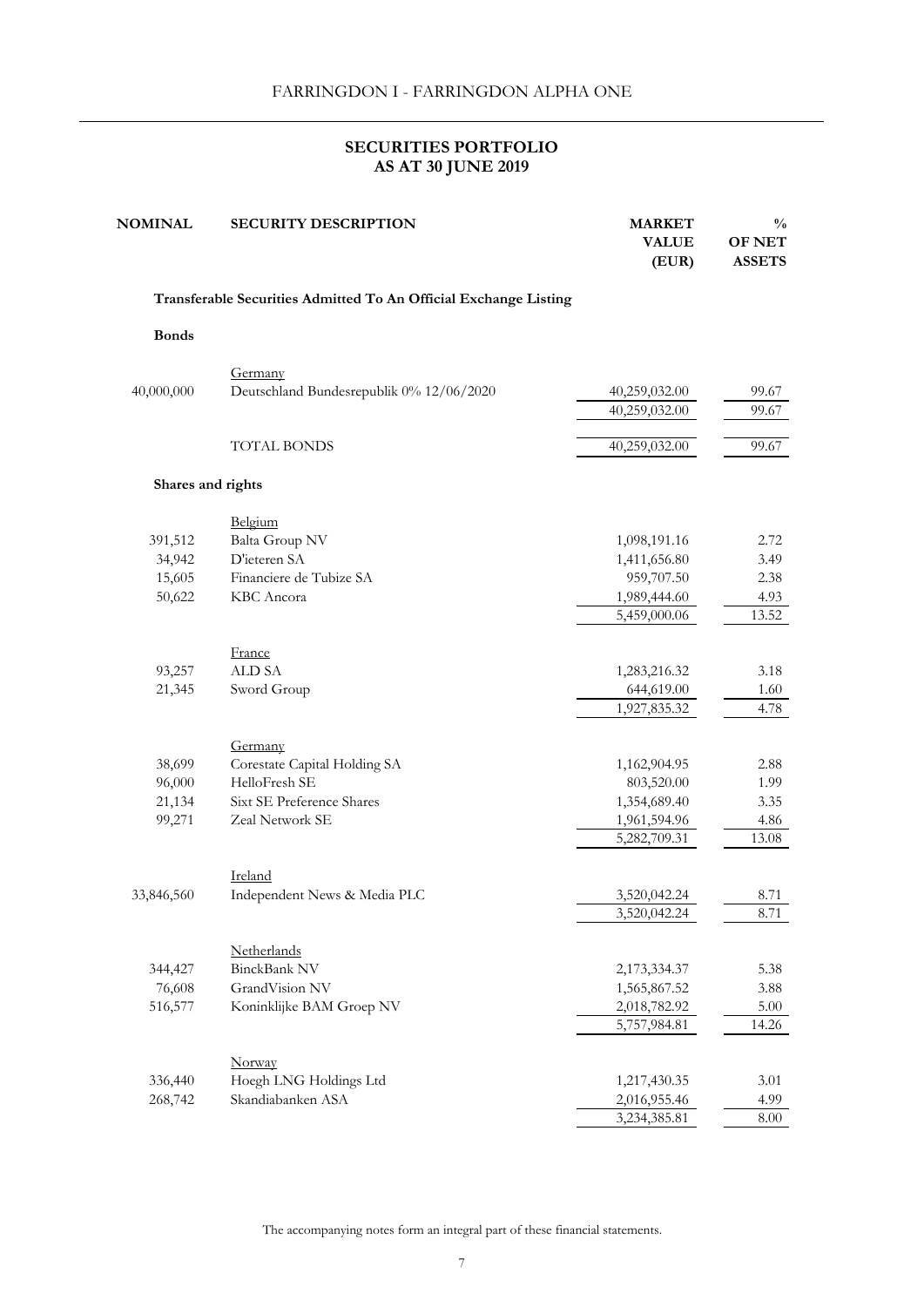# **SECURITIES PORTFOLIO AS AT 30 JUNE 2019**

| <b>NOMINAL</b>    | <b>SECURITY DESCRIPTION</b>                                                  | <b>MARKET</b><br><b>VALUE</b><br>(EUR) | $\frac{0}{0}$<br><b>OF NET</b><br><b>ASSETS</b> |
|-------------------|------------------------------------------------------------------------------|----------------------------------------|-------------------------------------------------|
|                   | Transferable Securities Admitted To An Official Exchange Listing (continued) |                                        |                                                 |
|                   | Shares and rights (continued)                                                |                                        |                                                 |
|                   | Switzerland                                                                  |                                        |                                                 |
| 27,231            | Klingelnberg AG                                                              | 836,528.02                             | 2.07                                            |
| 15,013            | Rieter Holding AG                                                            | 2,009,781.37                           | 4.98                                            |
|                   |                                                                              | 2,846,309.39                           | 7.05                                            |
|                   | United Kingdom                                                               |                                        |                                                 |
| 1,845,033         | Firstgroup PLC                                                               | 2,014,229.24                           | 4.99                                            |
| 763,022           | Gym Group PLC/The                                                            | 2,087,810.77                           | 5.17                                            |
| 3,927,711         | Premier Foods PLC                                                            | 1,480,475.73                           | 3.67                                            |
| 6,332,829         | Renewi PLC                                                                   | 2,044,012.72                           | 5.06                                            |
|                   |                                                                              | 7,626,528.46                           | 18.89                                           |
|                   | United States of America                                                     |                                        |                                                 |
| 402,538           | GNC Holdings Inc - Class A                                                   | 531,006.05                             | 1.31                                            |
|                   |                                                                              | 531,006.05                             | 1.31                                            |
|                   | TOTAL SHARES AND RIGHTS                                                      | 36,185,801.45                          | 89.59                                           |
|                   |                                                                              |                                        |                                                 |
|                   | TOTAL TRANSFERABLE SECURITIES ADMITTED<br>TO AN OFFICIAL EXCHANGE LISTING    | 76,444,833.45                          | 189.26                                          |
|                   | <b>Other Transferable Securities</b>                                         |                                        |                                                 |
|                   |                                                                              |                                        |                                                 |
| Shares and rights |                                                                              |                                        |                                                 |
|                   | Germany                                                                      |                                        |                                                 |
| 779,001           | Tom Tailor Holding NPV                                                       | 1,799,492.31                           | 4.46                                            |
|                   |                                                                              | 1,799,492.31                           | 4.46                                            |
|                   | United Kingdom                                                               |                                        |                                                 |
| 3,378,678         | Interserve PLC                                                               |                                        |                                                 |
|                   |                                                                              |                                        |                                                 |
|                   | TOTAL SHARES AND RIGHTS                                                      | 1,799,492.31                           | 4.46                                            |
|                   | TOTAL OTHER TRANSFERABLE SECURITIES                                          | 1,799,492.31                           | 4.46                                            |
|                   | TOTAL SECURITIES PORTFOLIO                                                   | 78,244,325.76                          | 193.72                                          |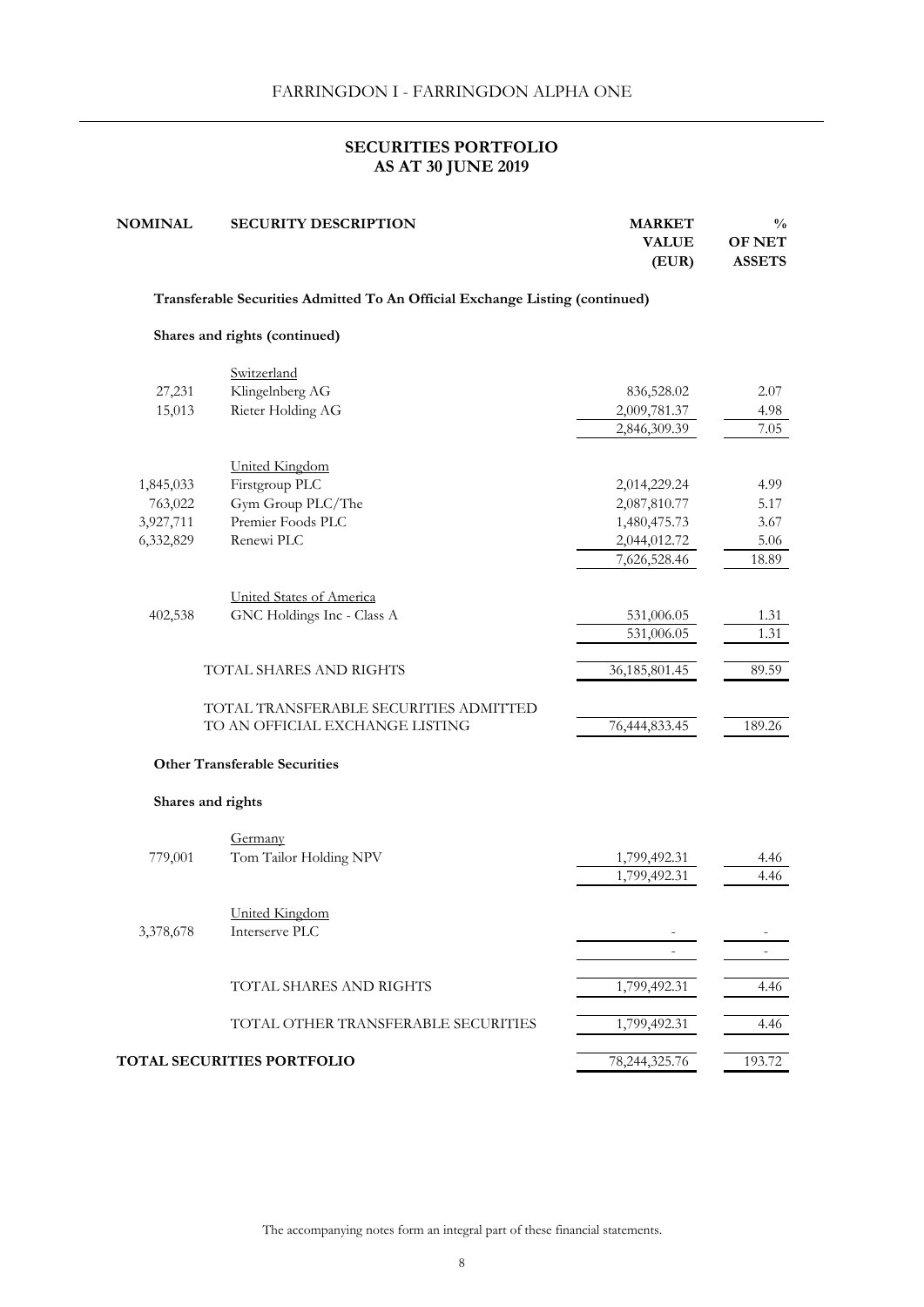# **AS AT 30 JUNE 2019 SECURITIES PORTFOLIO**

| <b>NOMINAL</b> | <b>SECURITY DESCRIPTION</b> | <b>MARKET</b> | $\frac{0}{0}$ |
|----------------|-----------------------------|---------------|---------------|
|                |                             | <b>VALUE</b>  | <b>OF NET</b> |
|                |                             | (EUR)         | <b>ASSETS</b> |
|                |                             |               |               |

# **Short Sales of Transferable Securities Admitted To An Official Exchange Listing**

## **Short Sales of Shares**

|           | Belgium                                |                |         |
|-----------|----------------------------------------|----------------|---------|
| (31, 646) | KBC Group NV                           | (1,824,075.44) | (4.52)  |
| (12,740)  | <b>UCB SA</b>                          | (929,000.80)   | (2.30)  |
|           |                                        | (2,753,076.24) | (6.82)  |
|           | Canada                                 |                |         |
| (36,799)  | Alimentation Couche-Tard Inc - Class B | (2,036,550.44) | (5.04)  |
| (5, 555)  | Canada Goose Holdings Inc              | (189, 097.42)  | (0.47)  |
| (58,055)  | Stantec Inc                            | (1,225,358.74) | (3.03)  |
|           |                                        | (3,451,006.60) | (8.54)  |
|           |                                        |                |         |
|           | Denmark                                |                |         |
| (48, 758) | Novozymes A/S - Class B                | (1,999,548.96) | (4.95)  |
|           |                                        | (1,999,548.96) | (4.95)  |
|           | Germany                                |                |         |
| (26, 385) | Fielmann AG                            | (1,683,363.00) | (4.17)  |
| (18, 816) | LEG Immobilien AG                      | (1,866,547.20) | (4.62)  |
| (3,371)   | Rational AG                            | (2,041,140.50) | (5.05)  |
| (21,209)  | Sixt SE                                | (1,997,887.80) | (4.95)  |
|           |                                        | (7,588,938.50) | (18.79) |
|           | Italy                                  |                |         |
| (94, 451) | Amplifon SpA                           | (1,941,912.56) | (4.81)  |
|           |                                        | (1,941,912.56) | (4.81)  |
|           | Sweden                                 |                |         |
| (97, 161) | Castellum AB                           | (1,633,722.47) | (4.04)  |
| (54, 192) | ICA Gruppen AB                         | (2,048,761.21) | (5.07)  |
|           |                                        | (3,682,483.68) | (9.11)  |
|           |                                        |                |         |
| (18,065)  | Switzerland<br>Orior AG                | (1,342,624.10) | (3.32)  |
|           |                                        |                |         |
|           |                                        | (1,342,624.10) | (3.32)  |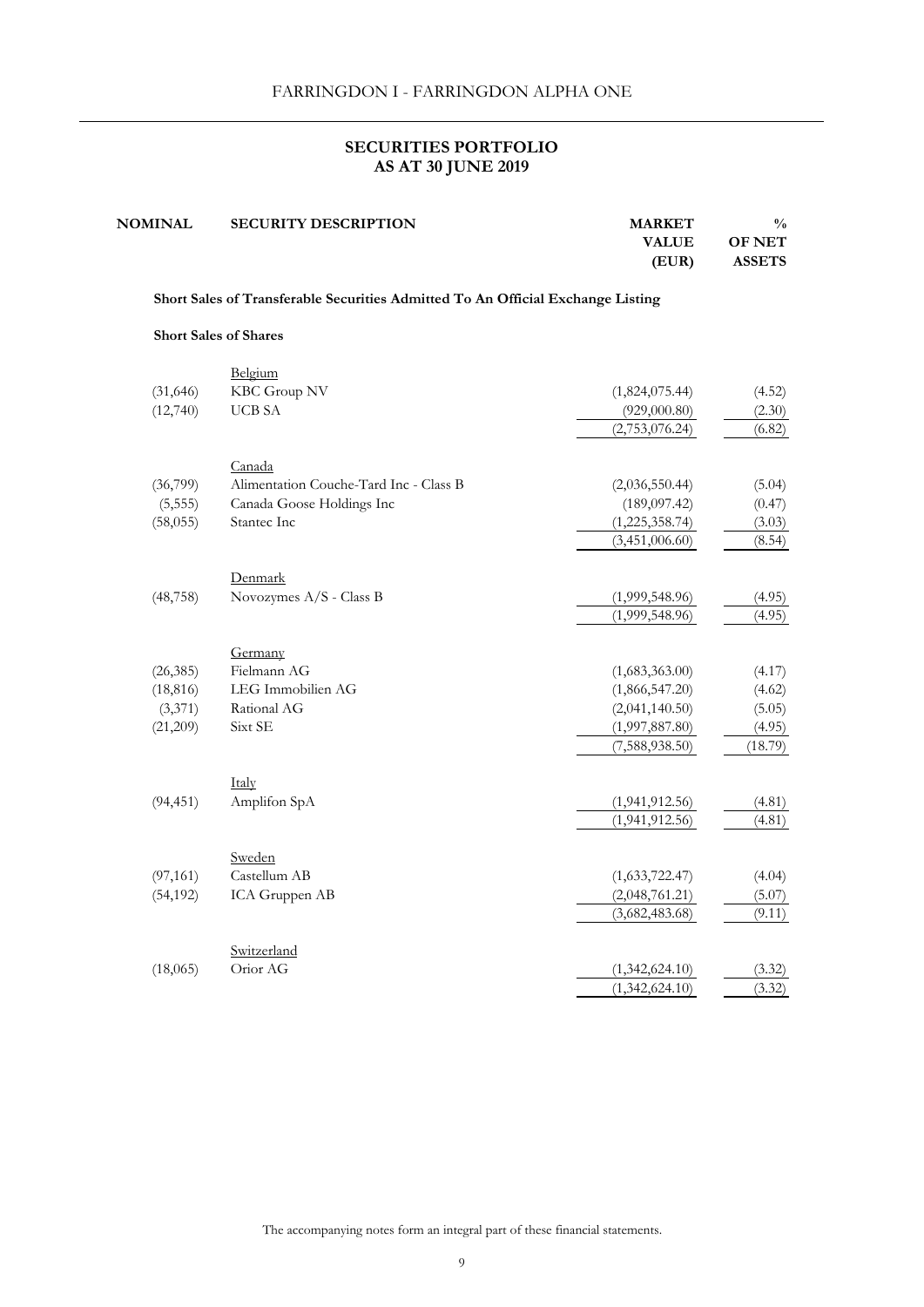# **AS AT 30 JUNE 2019 SECURITIES PORTFOLIO**

| <b>NOMINAL</b> | <b>SECURITY DESCRIPTION</b> | <b>MARKET</b> | $\frac{0}{0}$ |
|----------------|-----------------------------|---------------|---------------|
|                |                             | <b>VALUE</b>  | <b>OF NET</b> |
|                |                             | (EUR)         | <b>ASSETS</b> |
|                |                             |               |               |

 **Short Sales of Transferable Securities Admitted To An Official Exchange Listing (continued)**

## **Short Sales of Shares (continued)**

|           | United States of America                     |                 |         |
|-----------|----------------------------------------------|-----------------|---------|
| (26, 438) | Altria Group Inc                             | (1,100,905.16)  | (2.73)  |
| (36,972)  | CyrusOne Inc                                 | (1,876,724.80)  | (4.65)  |
| (19, 921) | Digital Realty Trust Inc                     | (2,063,577.97)  | (5.11)  |
| (32, 724) | Las Vegas Sands Corp                         | (1,700,519.83)  | (4.21)  |
| (12, 742) | McCormick & Company Inc                      | (1,736,995.30)  | (4.30)  |
| (52, 502) | SeaWorld Entertainment Inc                   | (1,431,327.01)  | (3.54)  |
| (28, 889) | Shake Shack Inc - Class A                    | (1,834,302.81)  | (4.54)  |
| (8,835)   | Sturm Ruger & Company Inc                    | (423, 296.79)   | (1.05)  |
| (24, 116) | Toro Company/The - Class C                   | (1,418,837.70)  | (3.51)  |
| (84, 850) | Wendy's Company/The                          | (1,461,052.63)  | (3.62)  |
| (21, 832) | Wingstop Inc                                 | (1,819,173.28)  | (4.50)  |
|           |                                              | (16,866,713.28) | (41.76) |
|           | TOTAL SHORT SALES OF SHARES                  | (39,626,303.92) | (98.11) |
|           | TOTAL SHORT SALES OF TRANSFERABLE SECURITIES |                 |         |
|           | ADMITTED TO AN OFFICIAL EXCHANGE LISTING     | (39,626,303.92) | (98.11) |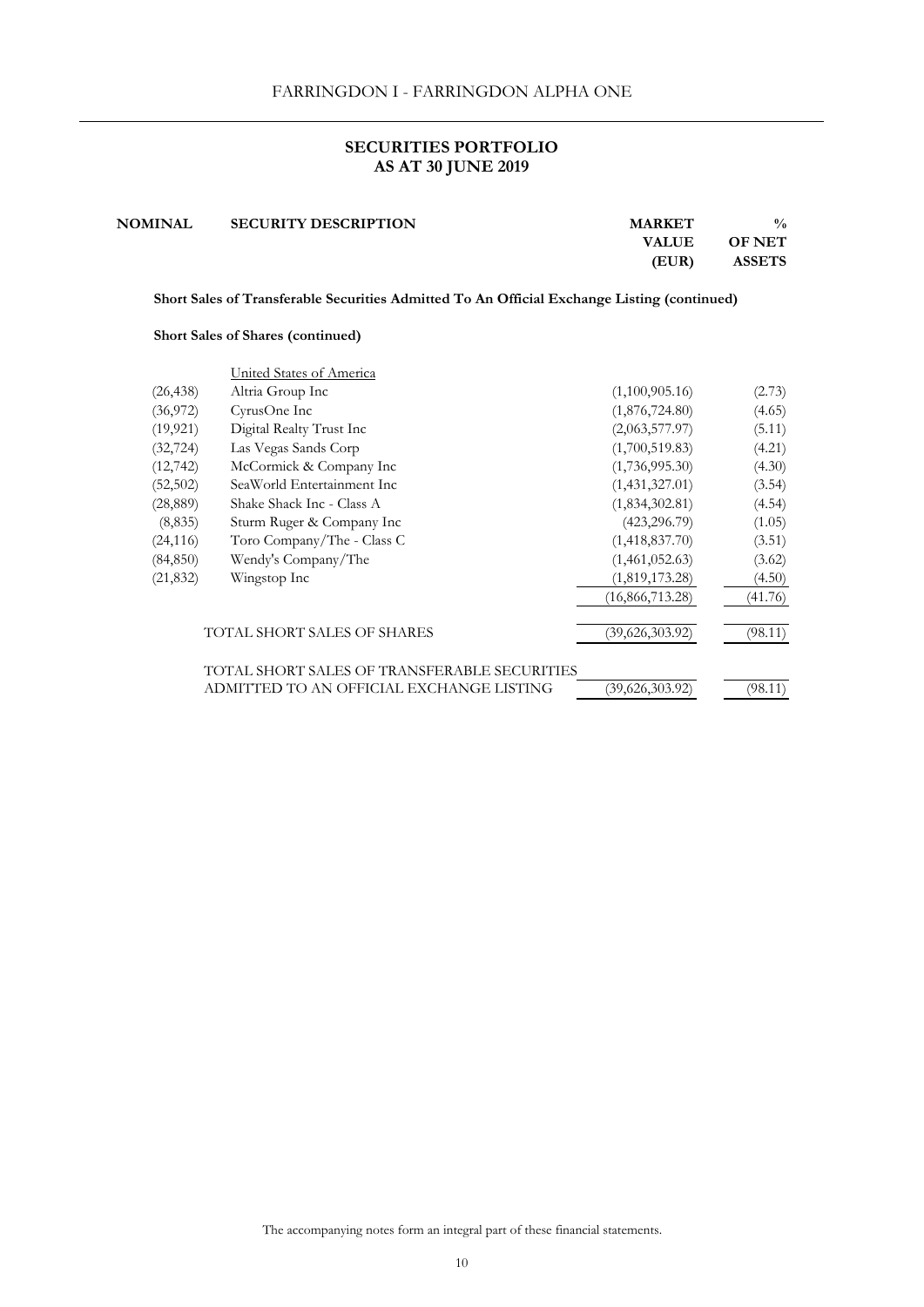# **AS AT 30 JUNE 2019 INDUSTRY SECTOR ANALYSIS**

|                                      | $\frac{0}{0}$ |
|--------------------------------------|---------------|
|                                      | <b>OF NET</b> |
|                                      | <b>ASSETS</b> |
|                                      |               |
| Agriculture                          | (2.73)        |
| Apparel                              | (0.47)        |
| Banks                                | 0.48          |
| Chemicals                            | (4.95)        |
| Commercial Services                  | 1.58          |
| Computers                            | 1.60          |
| Distribution                         | 3.50          |
| Diversified Finance Servives         | 5.38          |
| Engineering and Construction         | 1.96          |
| Entertainment                        | 1.31          |
| Environmental Control                | 5.06          |
| Food                                 | (7.04)        |
| Holding Companies                    | 2.38          |
| Home Furnishings                     | (5.05)        |
| Housewares                           | (3.51)        |
| <b>Investment Companies</b>          | 4.93          |
| Leisure Time                         | 5.17          |
| Lodging                              | (4.21)        |
| Machinery                            | 7.05          |
| Manufacturing                        | (1.05)        |
| Media                                | 8.71          |
| Pharmaceuticals                      | (7.11)        |
| Real Estate                          | (5.79)        |
| <b>Real Estate Investment Trusts</b> | (9.75)        |
| Retail                               | (12.23)       |
| Sovereign                            | 99.67         |
| Textiles                             | 2.72          |
| Transportation                       | 8.00          |
|                                      | 95.61         |

A statement of changes in the composition of the portfolio is available to Shareholders free of charge on request from the Fund's registered office.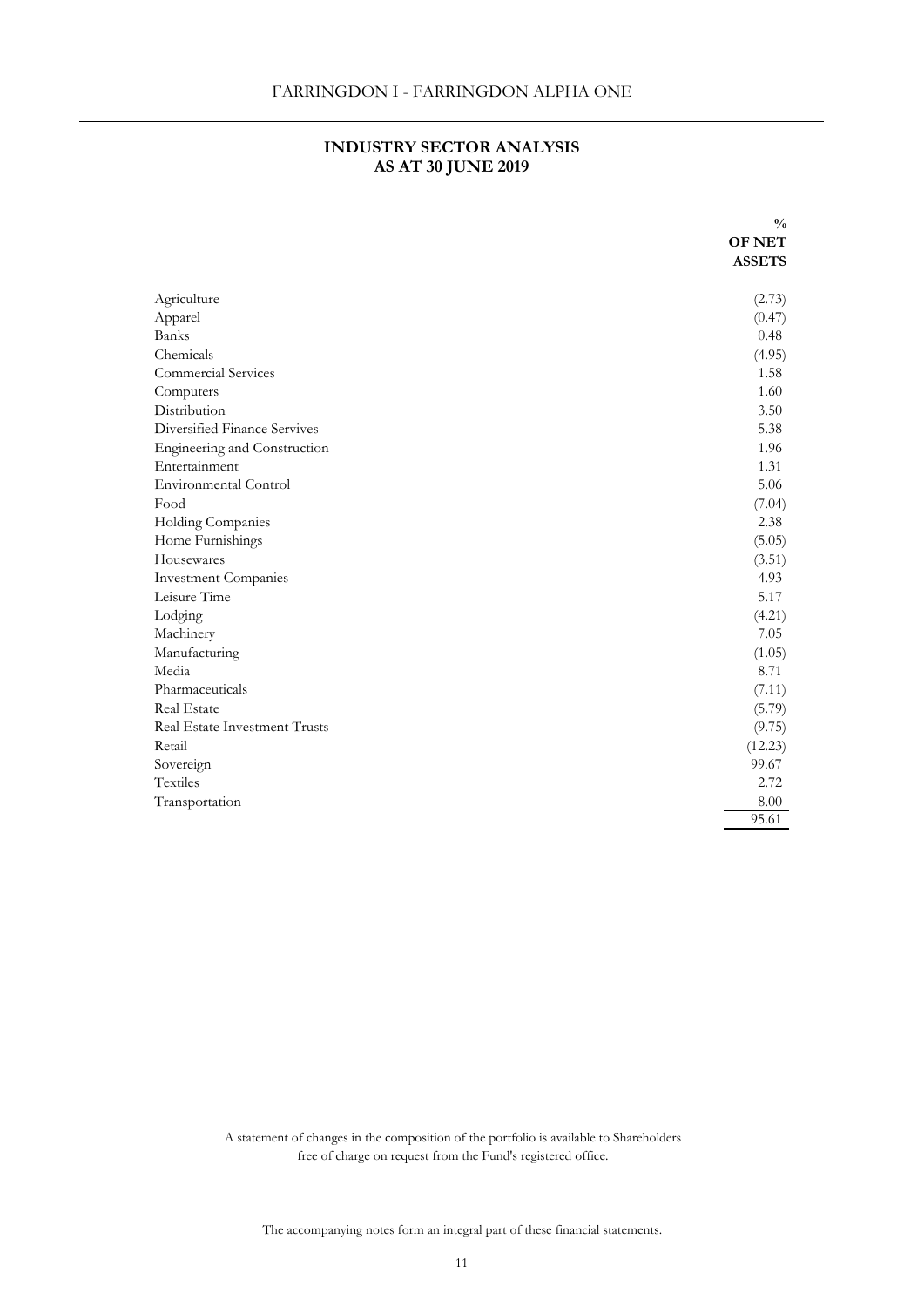### **NOTES TO THE FINANCIAL STATEMENTS FOR THE PERIOD ENDED 30 JUNE 2019**

#### **1 GENERAL**

FARRINGDON I (hereafter the "Company") was incorporated as a "Société Anonyme" qualifying as a "Société d'Investissement à Capital Variable" ("SICAV") with multiple Sub-Funds on 22 November 2006, under Part II of the amended law of 17 December 2010 on Undertakings for Collective Investment (the "Law"), and does not qualify as an Undertakings for Collective Investment in Transferable Securities. It is established for an undetermined duration from the date of incorporation.

The Farringdon Alpha One Sub-Fund was launched on 8 December 2006. The Company which is considered as an Alternative Investment Fund ("AIF") is managed by Carne Global Fund Managers (Luxembourg) S.A., which was authorised as an Alternative Investment Fund Manager ("AIFM") by the CSSF on 22 June 2015.

#### **2 SUMMARY OF SIGNIFICANT ACCOUNTING POLICIES**

The financial statements are prepared in accordance with the Luxembourg legal and regulatory requirements concerning Undertakings for Collective Investment.

### 2.1 Valuation of investments

- (a) The value of any cash at hand or on deposit, bills and demand notes and accounts receivable, prepaid expenses, dividends and interests declared or due but not yet collected will be deemed to be the full value thereof, unless it is unlikely that such values are received in full, in which case the value thereof will be determined by deducting such amount the Board of Directors consider appropriate to reflect the true value thereof.
- $(b)$ Securities listed on a stock exchange or traded on any other regulated market will be valued at the last available price on such stock exchange or market. If a security is listed on several stock exchanges or markets, the last available price on the stock exchange or market, which constitutes the main market for such securities, will be determining.
- (c) Securities not listed on any stock exchange or traded on any regulated market will be valued at their last available market price.
- (d) Securities for which no price quotation is available or for which the price referred to in (a), (b) and (c) is not representative of the fair market value, will be valued prudently, and in good faith by the Board of Directors on the basis of their reasonable foreseeable sales prices.
- (e) Contracts for differences are valued at fair value based on the last available price of the underlying security.
- $(f)$ Investments in investment funds of the open-ended type are taken at their latest net asset values reported by the administrator of the relevant investment fund.
- $(g)$ Financial futures contracts (on securities, interest rates and indices) are valued at the exchange quoted settlement price. While the contracts are open, unrealised gains and losses are recorded on "mark-to market" basis at the valuation date. When a contract is closed, the Company records a realised profit or loss equal to the difference between the proceeds from, or cost of, the closing transaction and the price at which the contract was originally written.
- (h) Options contracts (on securities, currencies, interest rates and indices) are valued on the basis of the last available trade price.
- (i) Forward foreign exchange contracts are valued by reference to the forward rate prevailing at the valuation date.
- (i) Contracts for which no price quotation is available or for which the price referred to in (g) and/or (h) is not representative of the fair market value, will be valued prudently, and in good faith by the Board of Directors on the basis of their reasonable foreseeable sales prices.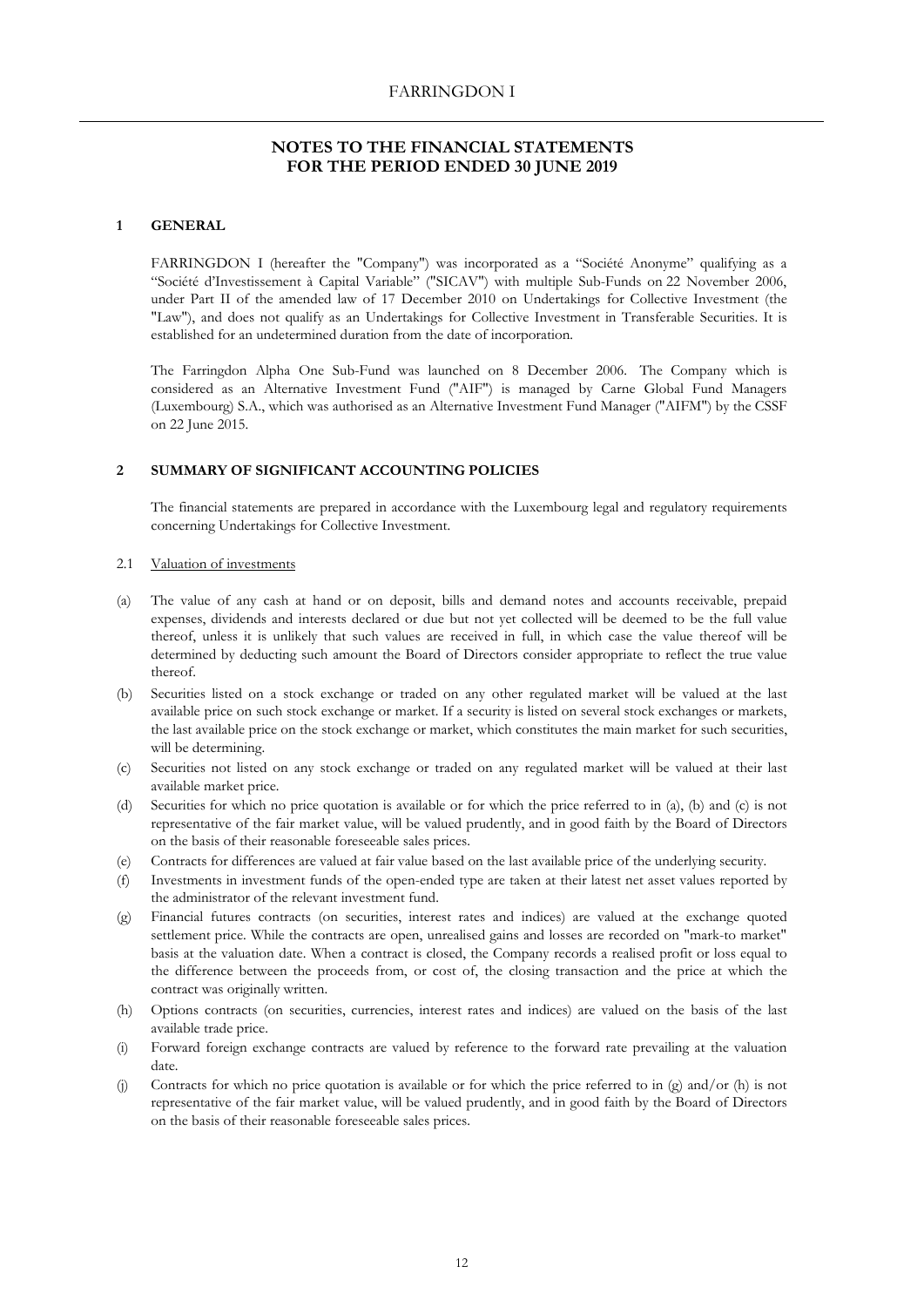## **NOTES TO THE FINANCIAL STATEMENTS FOR THE PERIOD ENDED 30 JUNE 2019**

#### **2 SUMMARY OF SIGNIFICANT ACCOUNTING POLICIES (continued)**

### 2.2 Short sales of securities

Short sales of securities are disclosed as negative amounts and valued marked-to-market in the securities portfolio as at 30 June 2019.

### 2.3 Realised profit and loss on investments

Profits and losses on sales of investments have been determined on the basis of first in, first out.

### 2.4 Foreign exchange

The financial statements of the Company are maintained in EUR.

The market value of the investments and other assets and liabilities expressed in currencies other than the base currency of the Sub-Fund has been converted at the rates of exchange ruling as at 30 June 2019. The cost of investments in currencies other than the base currency of the Sub-Fund is converted at the rates of exchange prevailing at the historical transaction date. Profits and losses arising from foreign exchange operations are taken to the Statement of Operations and Changes in Net Assets.

### 2.5 Income/expense from investments

Dividends are recognised as income (or expense in the case of short sales of securities) on the date securities are first quoted ex-dividend, to the extent information thereon is reasonably available to the Sub-Fund, net of any withholding taxes. Interest income is accrued on a daily basis.

### **3 EXCHANGE RATES AT 30 JUNE 2019**

| 1 CAD | $=$ | 0.67155137 EUR | 1 NOK  | $=$ | 0.10309305 EUR |
|-------|-----|----------------|--------|-----|----------------|
| 1 CHF | $=$ | 0.90087083 EUR | 1 SEK  | - = | 0.09470341 EUR |
| 1 DKK | $=$ | 0.13397471 EUR | 1 USD. | $=$ | 0.87943010 EUR |
| 1 GBP | $=$ | 1.11683236 EUR |        |     |                |

### **4 TAX STATUS**

The Company is registered under the Luxembourg law as an investment company or SICAV. Accordingly, no Luxembourg income or capital gains tax is, at present, payable. It is subject, however, to an annual "taxe d'abonnement" calculated at the annual rate of 0.05% of the net asset value of the Company at the end of each quarter. This tax is payable quarterly. Pursuant to Article 175(a) of the amended law of 17 December 2010 on UCIs, the net assets invested in undertakings for collective investment already subject to the "taxe d'abonnement" are exempt from this tax.

### **5 BANK BORROWINGS AND PLEDGES**

The Farringdon Alpha One Sub-Fund may borrow up to 30% of its total net assets for investment purposes. As at 30 June 2019, the Sub-Fund had borrowings totalling EUR 23.38 million, which when netted against cash in accordance with the netting agreement represents 6.95% of the total net assets of the Sub-Fund.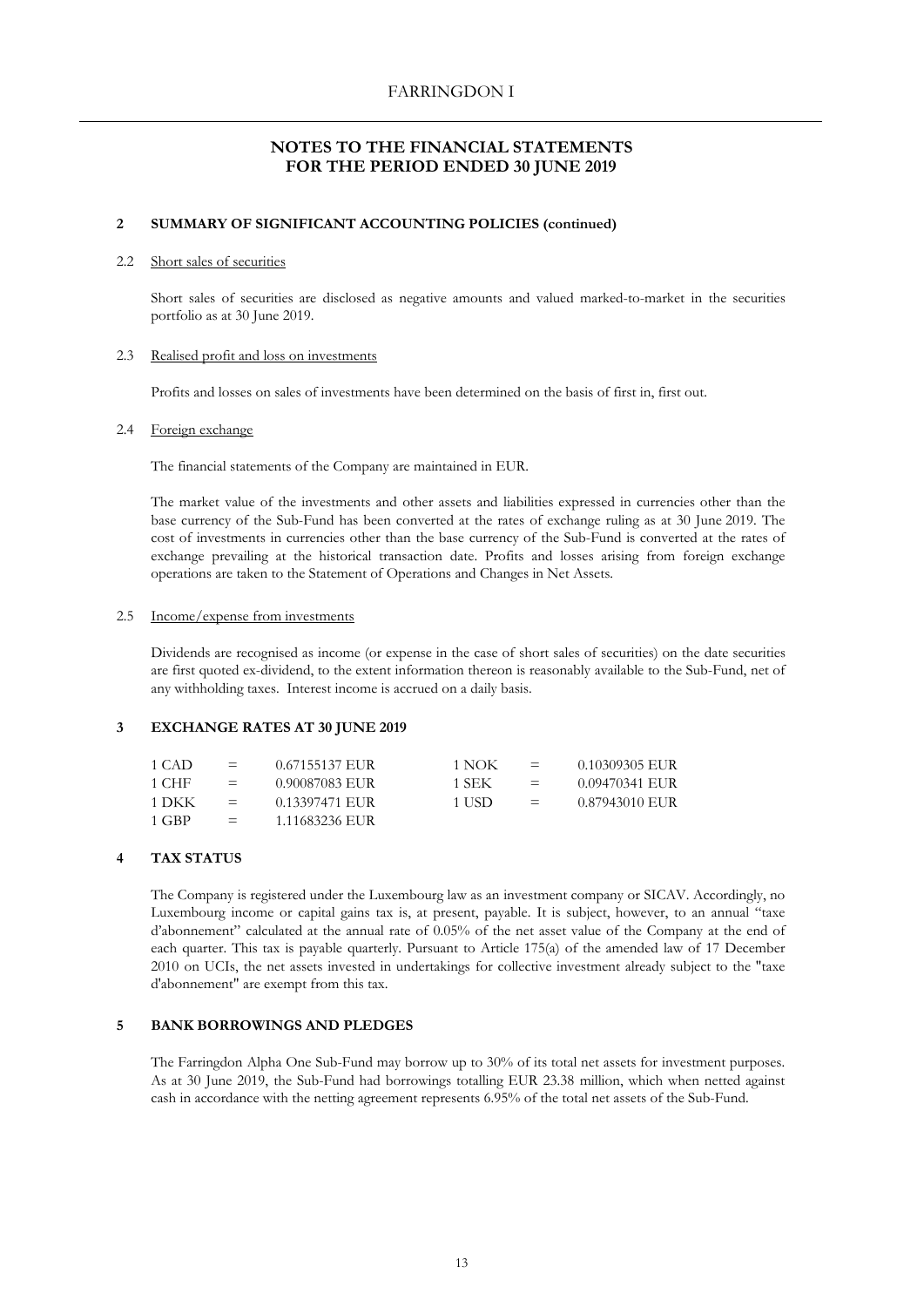## **NOTES TO THE FINANCIAL STATEMENTS FOR THE PERIOD ENDED 30 JUNE 2019**

### **6 CUSTODIAN AND ADMINISTRATION FEES**

On 1 November 2018, Northern Trust Global Services SE, Luxembourg Branch was appointed as Depositary of the Company. The Depositary is entitled to an annual Depositary fee of 0.04% of the net asset value of the relevant Sub-Fund with a minimum fee of EUR 40,000 per sub-fund.

On 1 November 2018, Northern Trust Luxembourg Management Company S.A. was appointed as Administration Agent, Domiciliary Agent, Registrar and Transfer Agent and Paying Agent of the Company. The Administration Agent is entitled to an annual Administration fee of 0.08% of the net asset value of the relevant Sub-Fund with a minimum of EUR 100,000 for the first sub-fund and EUR 50,000 for each additional sub-fund.

Effective 1 March 2019, the custodian services of the Custodian Bank, Northern Trust Global Services SE, Luxembourg Branch and the fund administration services of the Administration Agent, Northern Trust Luxembourg Management Company S.A., were transferred to Northern Trust Global Services SE.

### **7 AIFM AND MANAGEMENT FEES**

Carne Global Fund Managers (Luxembourg) S.A. has been appointed as AIFM under an Alternative Investment Fund Management Agreement entered into on 22 June 2015. The AIFM is entitled to an AIFM fee up to a maximum 5 basis points per annum with a minimum fee as further described in the alternative investment fund management agreement between the Company and Carne Global Fund Managers (Luxembourg) S.A.

Farringdon Netherlands BV has been appointed as Investment Manager pursuant to an Investment Management Agreement effective from 22 June 2015. A fixed monthly management fee (the "Management Fee") equal to the annual rate of 1.5% of the Net Asset Value of the relevant Sub-Fund is computed as of the last Luxembourg business day of each month and paid monthly. This fee comprises the remuneration of the Investment Manager, the Advisers and the Distributor.

### **8 PERFORMANCE FEE**

The Performance Fee is accrued daily and due from the relevant Sub-Fund's assets as of the end of each Fiscal Year or Calendar Quarter in the case of Farringdon Alpha One. The performance fee is split between the Investment Manager, the Advisers and the Distributor. The Performance Fee for any Fiscal Year or Calendar Quarter is an amount equal to 20% of the net realised and unrealised appreciation, if any, in the Net Asset Value of the shares (adjusted for the sale and redemption of shares) during each Fiscal Year or Calendar Quarter of the relevant Sub-Fund, but only in the event the relevant Sub-Fund's Net Asset Value has increased for that Fiscal Year or Calendar Quarter and cumulatively since the issuance of the shares. The value is calculated after taking into account the annual Management Fee.

If a share has a Net Loss allocable to it during any Fiscal Year or Calendar Quarter and during a subsequent Fiscal Year or Calendar Quarter there is a Net Profit allocable to the share there will be no Performance Fee payable with respect to the share until the amount of the Net Loss previously allocated to the share has been recouped (also called High Water Mark principle).

"Net Profit" means, the excess of (i) the aggregate revenue, income and gains (realised and unrealised) earned on an accrual basis by the relevant Sub-Fund during the Fiscal Year or Calendar Quarter from all sources and (ii) any reserves released during the Fiscal Year or Calendar Quarter over (a) the expenses and losses (realised and unrealised) incurred on an accrual basis by the relevant Sub-Fund during the Fiscal Year or Calendar Quarter and (b) any reserves established by the relevant Sub-Fund during the Fiscal Year or Calendar Quarter.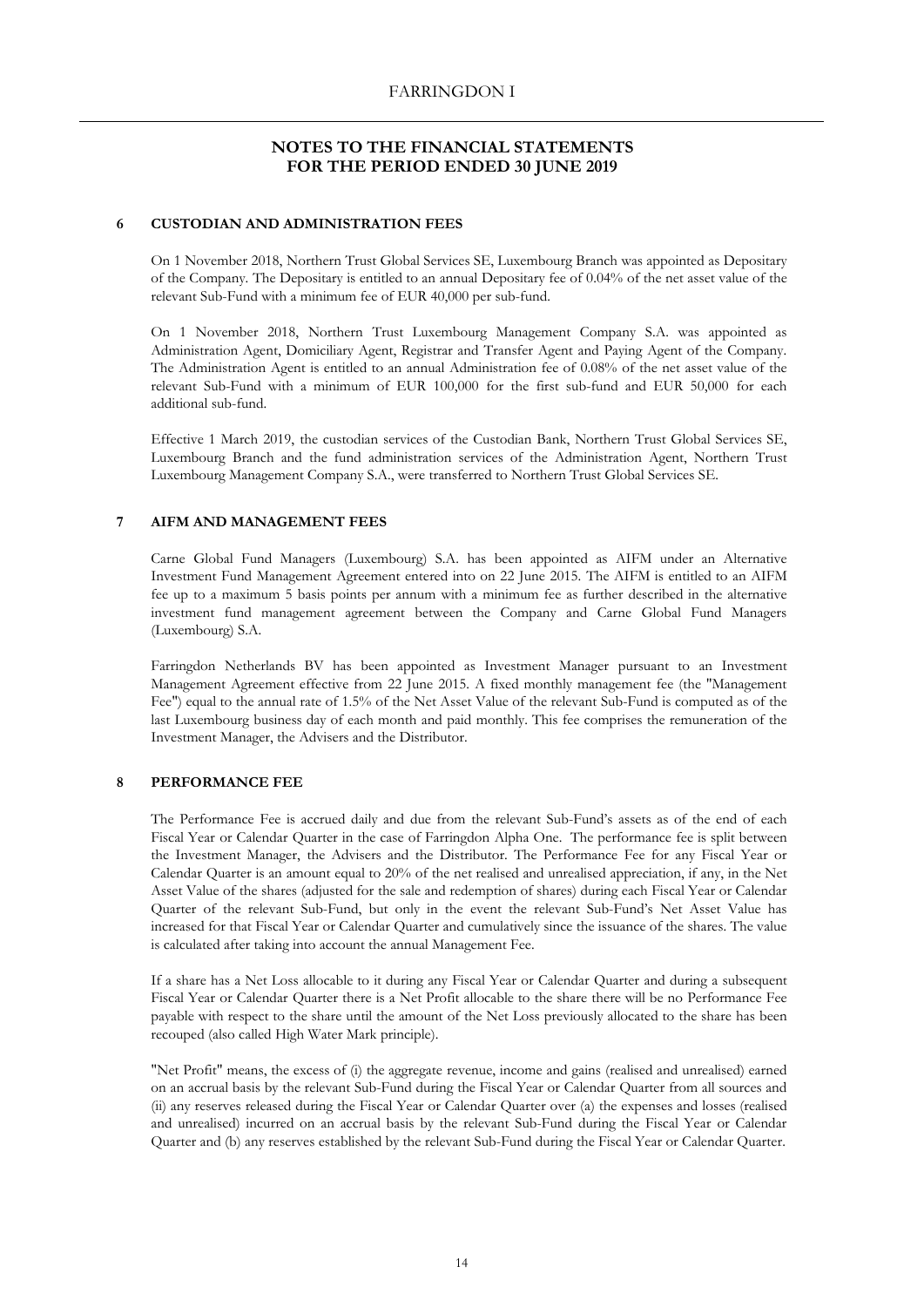## **NOTES TO THE FINANCIAL STATEMENTS FOR THE PERIOD ENDED 30 JUNE 2019**

### **8 PERFORMANCE FEE (continued)**

"Net Losses" means, the excess of (i) the expenses and losses (realised and unrealised) incurred on an accrual basis by the relevant Sub-Fund during the Fiscal Year or Calendar Quarter and (ii) any reserves established by the relevant Sub-Fund during the Fiscal Year or Calendar Quarter over (a) the aggregate revenue, income and gains (realised and unrealised) earned on an accrual basis by the relevant Sub-Fund during the Fiscal Year or Calendar Quarter from all sources and (b) any reserves released during the Fiscal Year or Calendar Quarter.

If shares are redeemed on a date other than the last Valuation Date of a year, a Performance Fee calculation with respect to the redeemed shares will be made on the Valuation Date and if a Performance Fee has accrued, it will be payable from the relevant Sub-Fund's assets. The calculation of the Performance Fee will be made as if the Valuation Date was the end of the Fiscal Year, in other words the performance fee will still be 20%. Any equalisation credits applicable to the shares redeemed that are not used on redemption will be lost.

However, when Shares are subscribed for during the course of a Fiscal Year or at the beginning of the Fiscal Year when there is a Loss Carryover<sup>1</sup>, certain adjustments are necessary. This is done so that (i) the Performance Fee paid to the Investment Manager and advisors is charged only to those Shares which have appreciated in value since their acquisition, (ii) all Shareholders will have the same amount per Share at risk and (iii) all Shares will have the same Net Asset Value.

When the Net Asset Value per Share is more than the Year or Quarter Beginning Value, the Offering Price is the sum of the Net Asset Value per Share and the "Equalization Factor".

The Equalization Factor is an amount which the Shares outstanding since Year or Quarter Beginning should be charged (that is, 20% of the increase in Net Asset Value since Year or Quarter Beginning), and which the Shares subscribed for at the date of the Interim Purchase should not be charged. To the extent that the increase in value of the Shares that cause the payment of the Equalization Factor is not lost in the current year or quarter, the Equalization Factor attributable to such increase becomes payable to the Shareholder at the end of the current year or quarter. To the extent that the increase in value of the Shares that cause the payment of the Equalization Factor is lost in the year or quarter the Shares are purchased but is recovered in a subsequent year or quarter, the Equalization Factor attributable to such recovery will become payable to the Shareholder at the end of the year or quarter in which the recovery occurs. Upon redemption by a Shareholder of his Share, the same amount of the Equalization Factor will be paid to him as if the date of redemption were the last day of the Fiscal Year or Calendar Quarter in which the Shares are redeemed. Any Equalization Factor, or portion thereof, which is due to a Shareholder not redeeming his Shares will be used to purchase additional full Shares on behalf of such Shareholder as of the first day of the next succeeding Fiscal Year or Calendar Quarter.

Certain adjustments are required at the end of the Fiscal Year or Calendar Quarter if Shares are purchased during a Fiscal Year or Calendar Quarter at a time when the Net Asset Value per Share is less than the Beginning Value or if Shares are purchased at the beginning of the Fiscal Year or Calendar Quarter when there is a Loss Carryover so that the purchasers of those Shares will be charged a Performance Fee equal to 20% of the net profits allocable to those Shares. These adjustments will be effected by redeeming a sufficient number of those Shares at the end of the Fiscal Year or Calendar Quarter so that the particular Shareholder will be charged the appropriate Performance Fee.

Performance fee amounting to EUR 1,724.18 was paid for the period ended 30 June 2019.

<sup>&</sup>lt;sup>1</sup> The Loss Carryover per unit at the beginning of any year or quarter shall be the Loss Carryover per unit at the beginning of the preceding year or quarter plus an amount equal to the decrease in the Net Asset Value per unit during the preceding year or quarter or minus an amount equal to the increase in Net Asset Value during the preceding year or quarter.